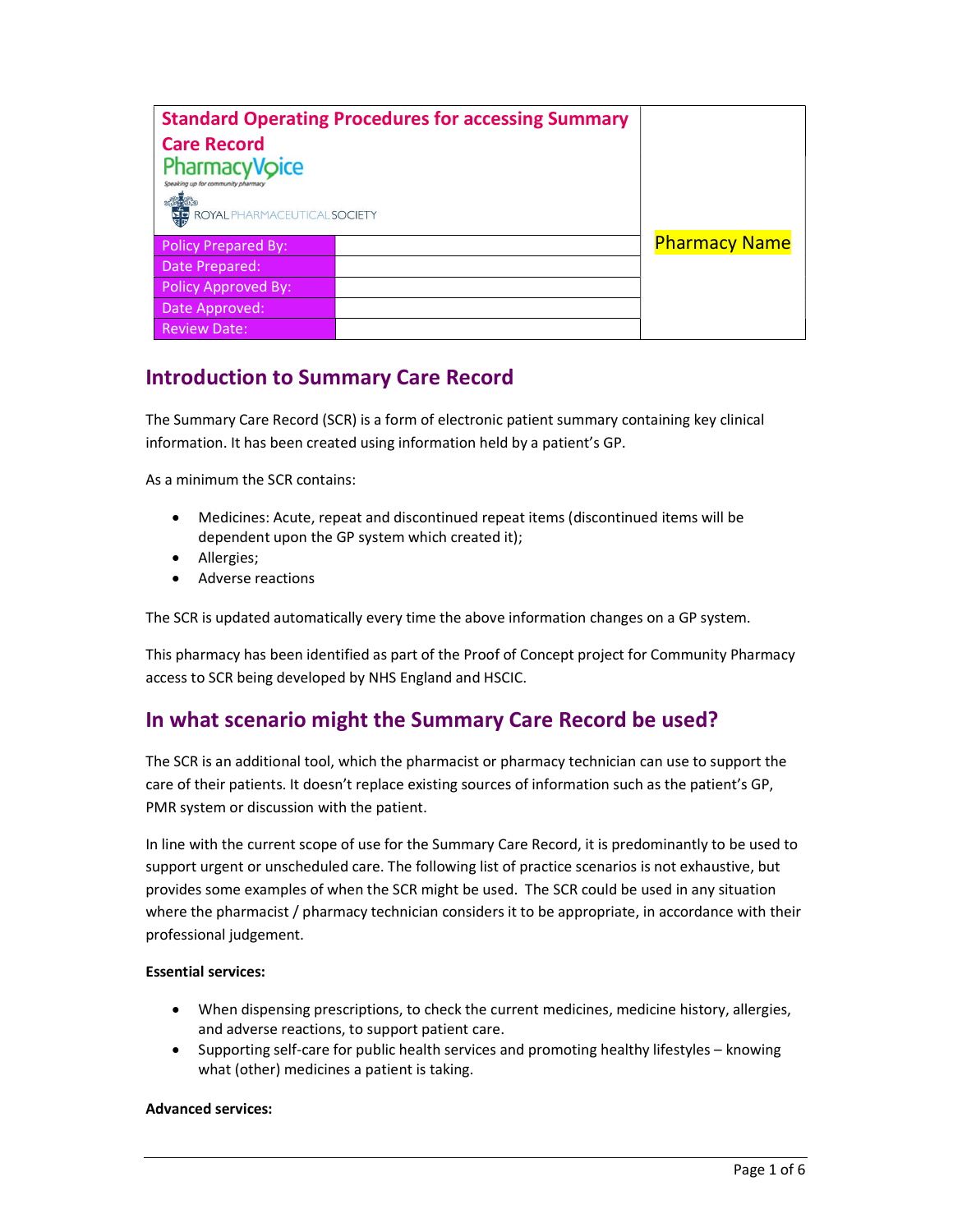- During a medicines use review (MUR) to verify and compare medicines currently being prescribed for the patient and their allergy status, where this is not already known. Pharmacy PMR systems often provide electronic templates for MURs.
- For provision of the New Medicine Service (NMS).

### Locally commissioned services:

 When supplying medicines under a locally commissioned service to check the current medicines, medicine history, allergies and adverse reactions to avoid interactions, allergic reactions and adverse reactions. Examples include:

- Supply or administration of medicines on NHS Patient Group Directions (PGD) - During minor ailments consultations (MAS) to confirm suitability of Over The Counter medicines with regular medicines and in the light of any allergies, adverse reactions, or diagnoses listed.

 When dispensing an emergency supply (at the request of the patient) to verify the name, form, strength and dose of medicine previously had by the patient.

## Permission to View a Summary Care Record

The SCR has a permission to view consent model. The patient's permission must be sought to view that patient's SCR for each care episode. It is essential that the patient provides informed consent. Additional materials and discussion may be needed to support pharmacists and to ensure patients fully understand what they are giving consent for.

Pharmacists and Pharmacy Technicians must only access a patient record to enable direct provision of a pharmacy service. It would be inappropriate and unethical for registered pharmacy professionals to access information from records for purposes unrelated to the pharmacy service the patient is requesting be provided.

Prior to each viewing of the SCR, we will obtain explicit verbal consent from the patient. This is to be recorded in the PMR (in the patient's Counselling Notes, accessed by Alt+"U" or click "Counselling" in bottom right-hand corner of screen) to provide an audit trail if it is later required by the Privacy Officer.

If the patient is not able to give permission to access their SCR, then pharmacists should consider whether "access in an emergency" should be progressed.

## Procedure for Viewing a Summary Care Record

Pharmacists and Pharmacy Technicians are authorised to undertake the following:

P1 Establishing a need to access (legitimate relationship (LR)) and permission to view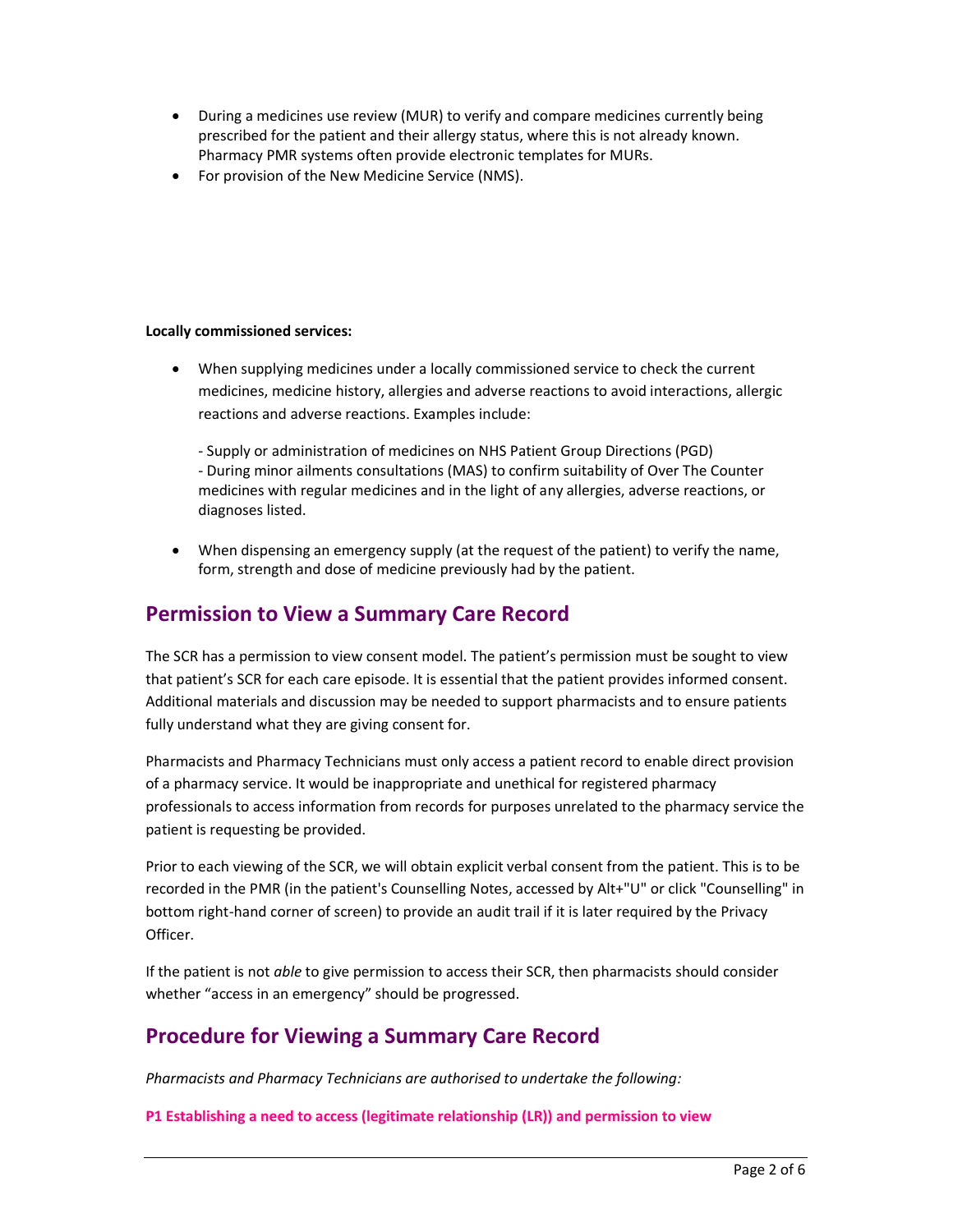- 1. Pharmacist or Pharmacy Technician makes a professional judgement that viewing the SCR would be beneficial to providing direct care to the patient.
- 2. The patient should be provided with an explanation about viewing SCR, as part of seeking permission to view. This should be simple, straightforward, honest and appropriately communicated.
- 3. The patient's permission and consent is sought to view their record.
- 4. A contemporaneous note should be made in the PMR (in the patient's Counselling Notes, accessed by Alt+"U" or click "Counselling" in bottom right-hand corner of screen) in order to record that SCR has been accessed, whether there was consent or it was emergency access, and any associated advice/provision.
- 5. If a competent adult refuses to give consent clearly explain the consequences of their decision, taking care that you do not pressure the patient to accept your advice. You should make a record in the PMR if a patient refuses to give consent. This should include the discussions that have taken place and the advice you gave. Do not proceed to view their SCR.
- 6. For further information on capacity, children and young people refer to GPhC Guidance document on consent, referenced at the end of this document. As a principle, for children, the child's capability to provide consent for themselves should be considered. If they are not able to, then it is acceptable to accept consent from the parent/guardian. For adults where capacity is lacking, only those with legal authority can provide consent on another person's behalf. If this is not in place, then the "access in an emergency" route should be considered.

#### P2 Locating a patient on the SCR

- 1. Use any of the desktop computers located in the main dispensary or consultation room, but not PMR record at reception desk
- 2. If not already entered, enter your smartcard into the reader and when prompted enter PIN.
- 3. Log onto the NHS Spine portal/SCR application using the saved favourite under "Info" on Internet Explorer.
- 4. Find the correct patient by entering the NHS number if known. This is the preferred method of searching. If you have already safely identified the patient in your PMR, you may wish to copy and paste the NHS number from there.
- 5. Should the NHS number not be available, search using a minimum of surname, gender and date of birth. Postcode and first name can also be used. Advanced search functions are available if needed.
- 6. Locate the correct patient from the patient list and to proceed click on the patient.
- 7. Over 75% of the population of England have an SCR as of August 2014, but in the event that the patient has dissented from having a SCR or their practice has not yet uploaded a SCR, a cross in the top right of the screen will display 'No summary care record exists'. In such cases this should be explained to the patient and pharmacist will have to use their professional judgement and use existing sources of information such as the patient's GP, PMR or discussion with the patient to make clinical decisions.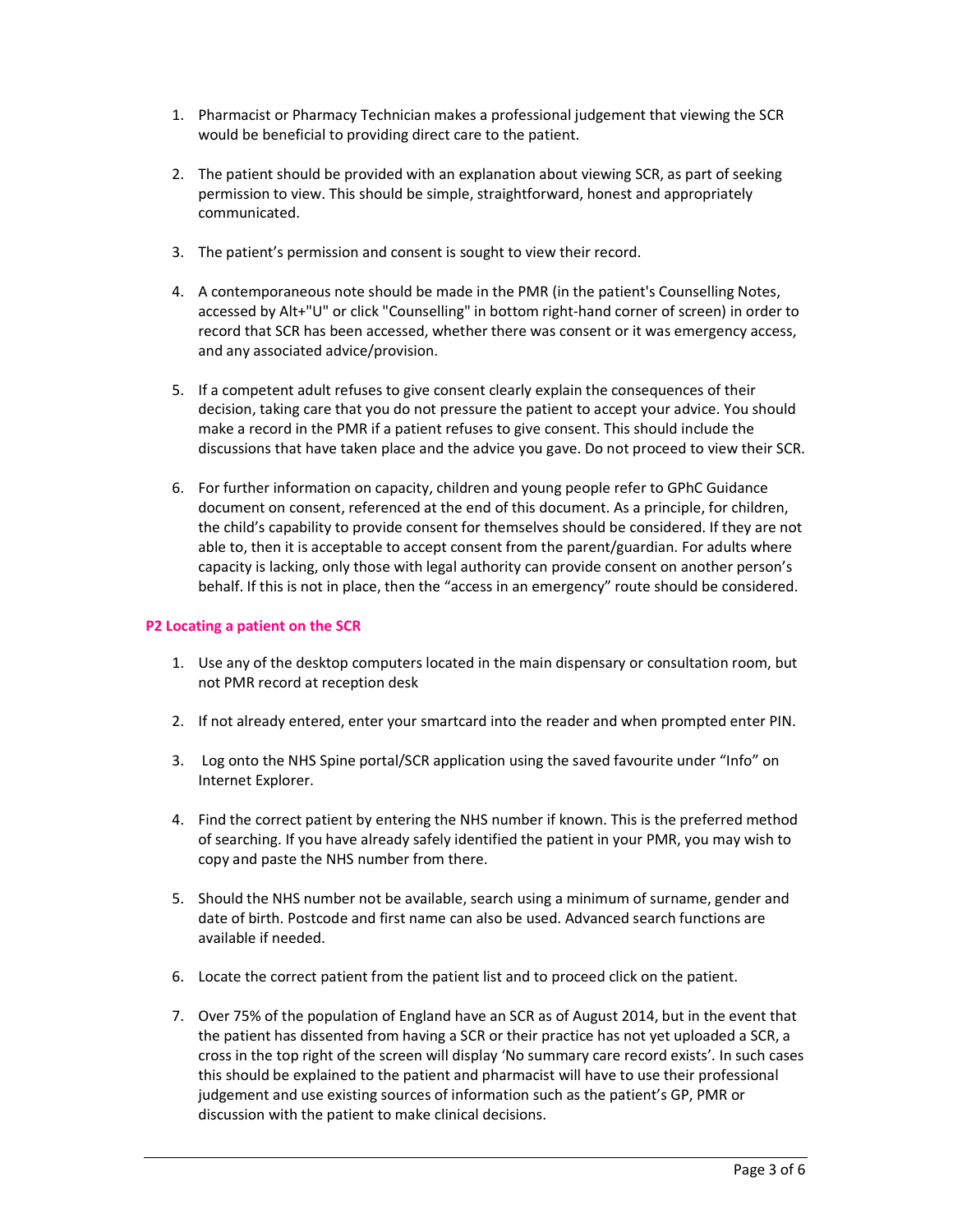#### P3 Permission to View / Access Management

- 8. Once a patient has been located, the access management system will ask you to confirm that the patient has given you permission to view their SCR; if they have click yes to confirm.
- 9. If you are a locum accessing SCR, you MUST select emergency access, and continue to detail this branch NACS code and details, which are …………. and also confirm the patient's permission was received or give a full explanation as to why access is being made without the patient's permission.
- 10. If the patient is unable to give their permission, select the emergency access button and give a full explanation as to why access is being made without the patient's permission.

### P4 Viewing the SCR

- 11. The SCR will automatically launch with a screen showing the time and date when the GP last updated the SCR. Scrolling down will show medicines, allergies and adverse reactions. It may show additional information too.
- 12. Only if needed should the SCR be printed either on paper or to file e.g. PDF. If on paper it must be securely filed or securely destroyed. If a pdf, it may be securely attached to the patient PMR record, or securely deleted. Once the record has been viewed, log out using the exit tab.
- 13. If you access SCR again within 45 minutes, you will be asked do you want to return to the last patient you accessed.

#### P6 Notes on Interpreting the SCR

- GP system suppliers are in the process of upgrading their systems to make improvements in the way that SCRs are displayed and updated. For a period of time some records may have the old view and some will be updated
- The updated SCR view will show:
	- $\circ$  12 months of acute medicines
	- o Last issued date included
	- $\circ$  Text stating that care has been discontinued at a practice shown when a patient has moved practice, clearly displayed at the top of the SCR.
	- o 6 months of discontinued repeat medicines.
- Be aware that you may sometimes see many of the same medicines listed in both repeat medicines and discontinued repeat medicines. This is because some GP systems will add an entry into the discontinued repeat medicines when they re-authorise a repeat medicines. This is in the process of being reviewed, but with the alternative being that no discontinued medicines will be displayed.

#### P7 Record Keeping: Record, Record, Record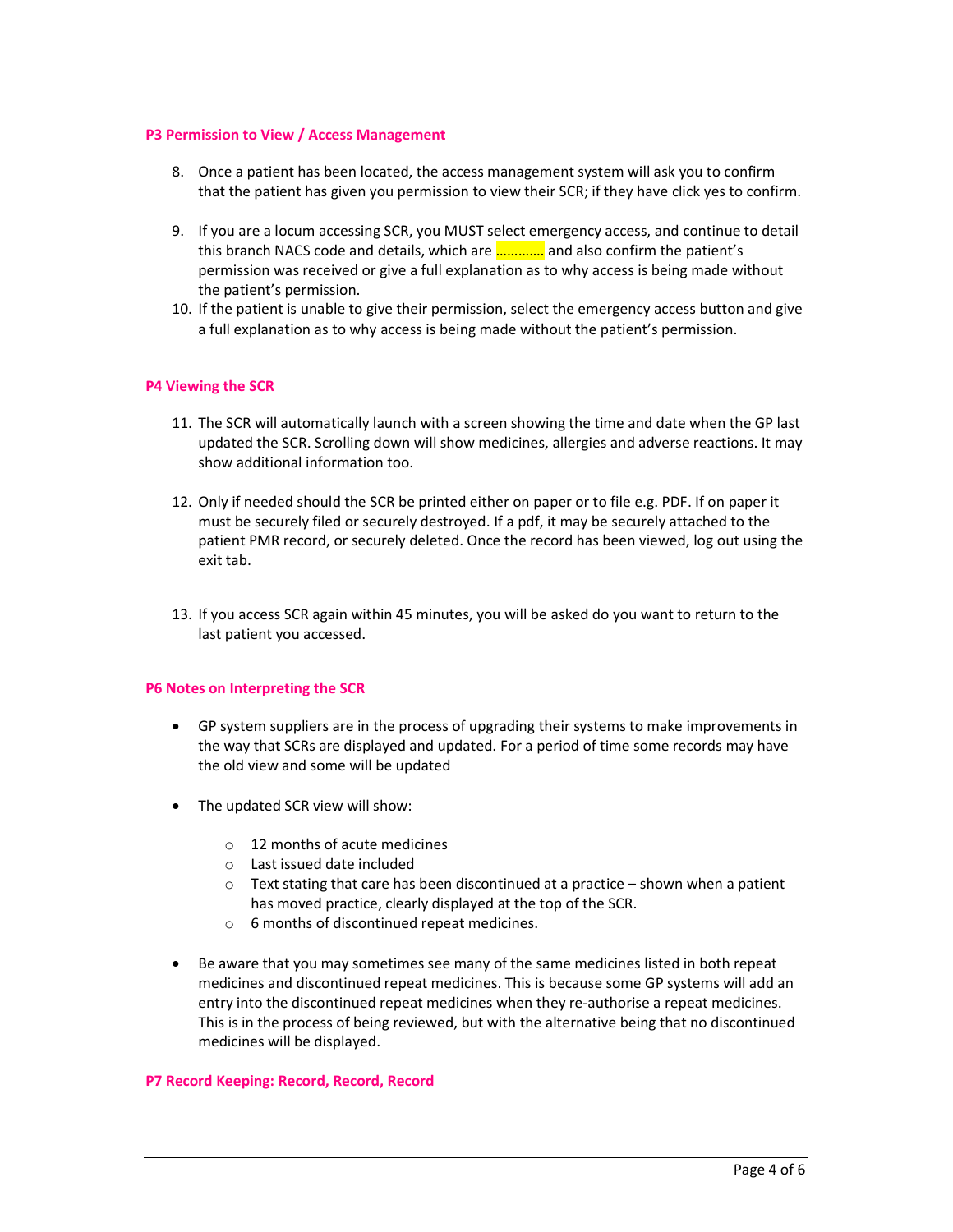14. A contemporaneous note should be made in the patient's PMR notes (in the patient's Counselling Notes, accessed by Alt+"U" or click "Counselling" in bottom right-hand corner of screen) indicating that consent to view the SCR had been obtained together with a summary of the decisions /interventions made and outcomes. This could be invaluable at a later date in helping to demonstrate that the pharmacist provided the appropriate standard of care at a particular time, and/or to account for professional decision making.

# Information Governance and Confidentiality

### Internal Procedures

Information governance (IG) refers to the processes by which personal information is collected, managed, transmitted and used in a secure and confidential way in an organisation. The NHS Health and Social Care Information Centre (HSCIC) IG toolkit for community pharmacy provides the pharmacy profession with guidance and a compliance framework to enable them to address Information Governance.

All patient identifiable data used by pharmacists and technicians, whether accessed from national NHS care records or stored in local or networked systems is subject to relevant NHS IG requirements. These cover many aspects of good practice in information management and security including prevention of accidental disclosure, security of hardware and software, staff training, management of critical incidents and various others. This document should be read in conjunction with Information governance SOPs which includes our annual audit and assessment of compliance with the IG standards.

Our internal information governance lead is **………………………………………………………** 

#### Information Governance Controls: Local Privacy Officer

Viewing SCRs will trigger a mechanism of alerts, which are visible to the local privacy officer. These will be regularly reviewed to ensure that access is appropriate and may be audited against the record of oral consent that we will record in the PMR.

The local privacy officers are:

| -- |  |
|----|--|
| -  |  |

## **Liability**

The SCR service provides guidance for healthcare professionals about liability associated with record use. However the current consensus is that healthcare professionals have a number of record sources available to them, and that they should use their professional judgement concerning the best record to access in each instance. For example, if a pharmacist has a query about the supply arrangements for a patient receiving a clinical trial medicine, then it would be professionally justifiable for the pharmacist to seek the information to answer the query from systems other than the SCR. It is accepted professional practice that pharmacists currently complete many routine tasks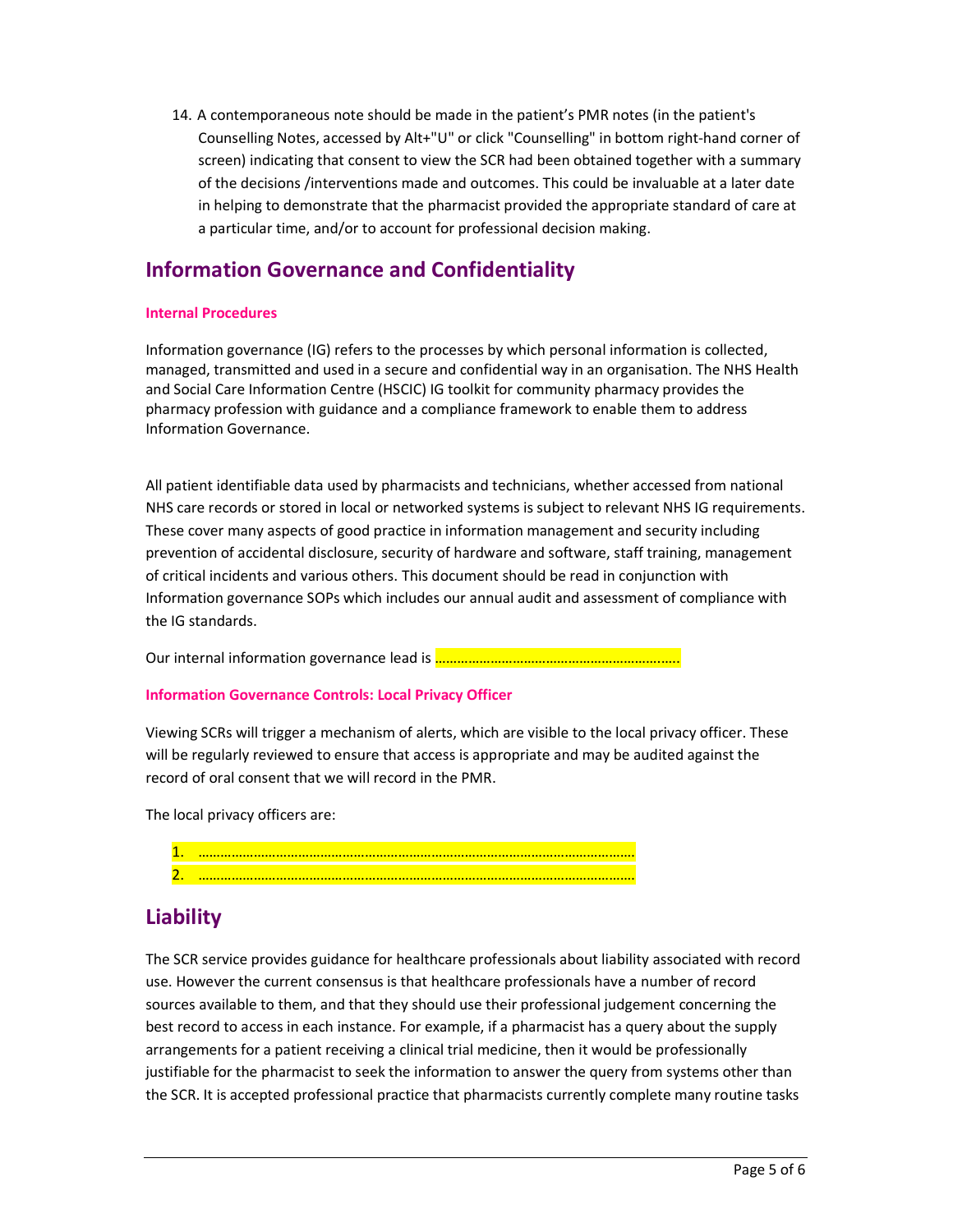(such as straightforward over the counter sales or the supply of repeat medication) without referring to additional sources of information, and having access to the summary care record is not expected to radically alter this situation.

Our NPA Professional Indemnity Insurance covers the use of the SCR.

# Technical Specification

- o Allowing access to the appropriate site NHS Spine Portal Summary Care Record Application (SCRa) via N3 connection
- o Checking java version to comply with HSCIC requirements
- o Checking Identity agent version is correct
- o Pharmacist/Pharmacy Technician smart cards. Specific roll based access control added to their cards in order to access patient information. In addition to role code R8003 [EPSr2] the following have been added to smart cards by our sponsor:
	- o B0257 View non ETP Clinical data
	- o B0264 Access SCR application
	- $\circ$  B0085 claim a relationship with a patient
	- o B0168 View SCR when permission could not be requested

## Training and Preparation

Pharmacists and pharmacy technicians will be provided with a copy of this SOP and training notes from HSCIC/local support on viewing SCR.

Pharmacists and pharmacy technicians should make sure they are familiar with our internal information governance procedures, along with GPhC guidance on consent and confidentiality and may choose to make a CPD entry.

#### SCR Test NHS Numbers

The following NHS numbers have been provided by HSCIC that can be used to test access or used during training purposes:

9990402132 9990252947 9990252955 9990243271 9990281025 (this NHS number has an enriched SCR – this will not be commonly seen)

#### Further reading:

Department of Health. The Care Record Guarantee. January 2011, Version 5 http://systems.hscic.gov.uk/rasmartcards/strategy/nhscrg

RPS, APTUK, NPA. Electronic Health Records: Guidance for Community Pharmacists and Pharmacy Technicians. November 2012

http://www.rpharms.com/promoting-pharmacy-pdfs/electronic-health-records-guidance-dec2012.pdf